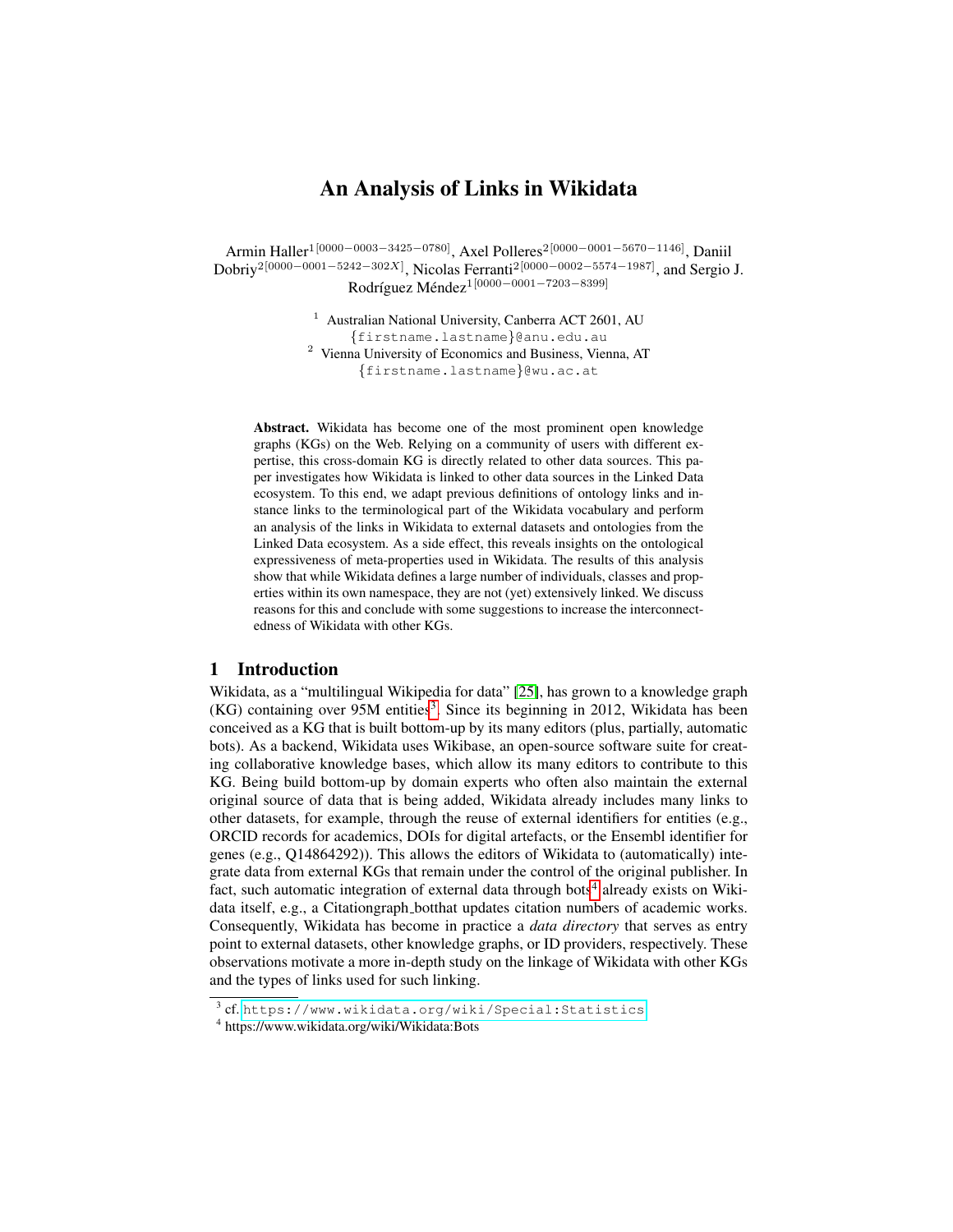Previous work has established link types definitions between datasets [\[13\]](#page-15-0). Broadly, this work defined two categories of links, ontology links and instance links. We aim to herein re-use and adapt these definitions and apply them to the Wikidata data model. To do so, we evaluate the HDT dump of the entire Wikidata KG from March 3rd, 2021[5](#page-1-0) .

For the analysis of ontology links, however, we can not directly use the established link types definitions in [\[13\]](#page-15-0), since Wikidata does practically not rely on the RDFS/- OWL semantics and vocabularies. While – strictly speaking, in terms of its (RDFS and OWL) TBox constructs used – Wikibase and, as such, Wikidata, use a very simple ontology (i.e., <wikiba.se/ontology>), the *actual* ontology to describe entities in Wikidata is largely build bottom-up by the community itself, not using RDFS/OWL. Indeed, Wikidata partially tries to re-use and integrate external ontologies, but it does so by introducing its own meta-model, and only links to external ontologies through specific, again community-introduced, property relations, such as equivalent class (P1709). This flexibility allows the community to extend the knowledge graph rapidly by adding a rich set of statements about entities in the world without much concern for (logical) consistency expected in the stricter frameworks of RDFS and OWL. This liberty comes with drawbacks, though, with semantic errors or inconsistencies, such as inco-herent meta-modeling of classes/instances [\[23\]](#page-16-1) (i.e., using a taxonomy relation instance of (P31) or a subclass of (P279) relation for similar items<sup>[6](#page-1-1)</sup>), being prevalent. However, many of these problems are eventually resolved through discussions among the editors. There have been some studies on such quality issues within Wikidata [\[18\]](#page-15-1), but generally there is still little understanding of the quality and evolution of knowledge contained within Wikidata, particularly on the schema level and the schematic relations to other ontologies on the Web.

We therefore present an extension of the definitions of ontology links in [\[13\]](#page-15-0) by mapping them to the informal, community-developed Wikidata meta-model. In the course of that, we also compare the available meta-properties in Wikidata to their respective corresponding properties in the OWL and RDFS vocabulary which allows us to draw some preliminary conclusions about the ontological expressivity used in Wikidata's meta-modeling. The mapping also allows us to analyse the extend of ontology links and instance links from Wikidata to other KGs. Specifically, we aim to investigate how central Wikidata is to the Linked Data ecosystem by testing the following hypotheses in our analysis.

First, for a KG to serve as a central hub for Linked Data, it should use classes and properties that are defined within its own namespace to represent entities in its KG. Not relying on external ontologies to provide semantics to entities within makes a KG robust to changes in the semantics or availability of external ontologies and as such, a reliable link target for other KGs. It has been observed in our previous study [\[13\]](#page-15-0) that DBpedia, an existing central hub for Linked Data, exhibits this phenomena that we test in our first hypothesis.

H1 Wikidata defines the vast majority of its terminological entities and properties in its authoritative namespace.

<span id="page-1-0"></span><sup>5</sup> https://www.rdfhdt.org/datasets/

<span id="page-1-1"></span><sup>&</sup>lt;sup>6</sup> For instance, the pattern  $\{$  [] wdt:P279 ?X ; wdt:P31 ?X . } indicates ambiguous subclass vs. instance of usage on 2131 entities, run on 9 Dec 2021 at [https://w.](https://w.wiki/4XQw) [wiki/4XQw](https://w.wiki/4XQw)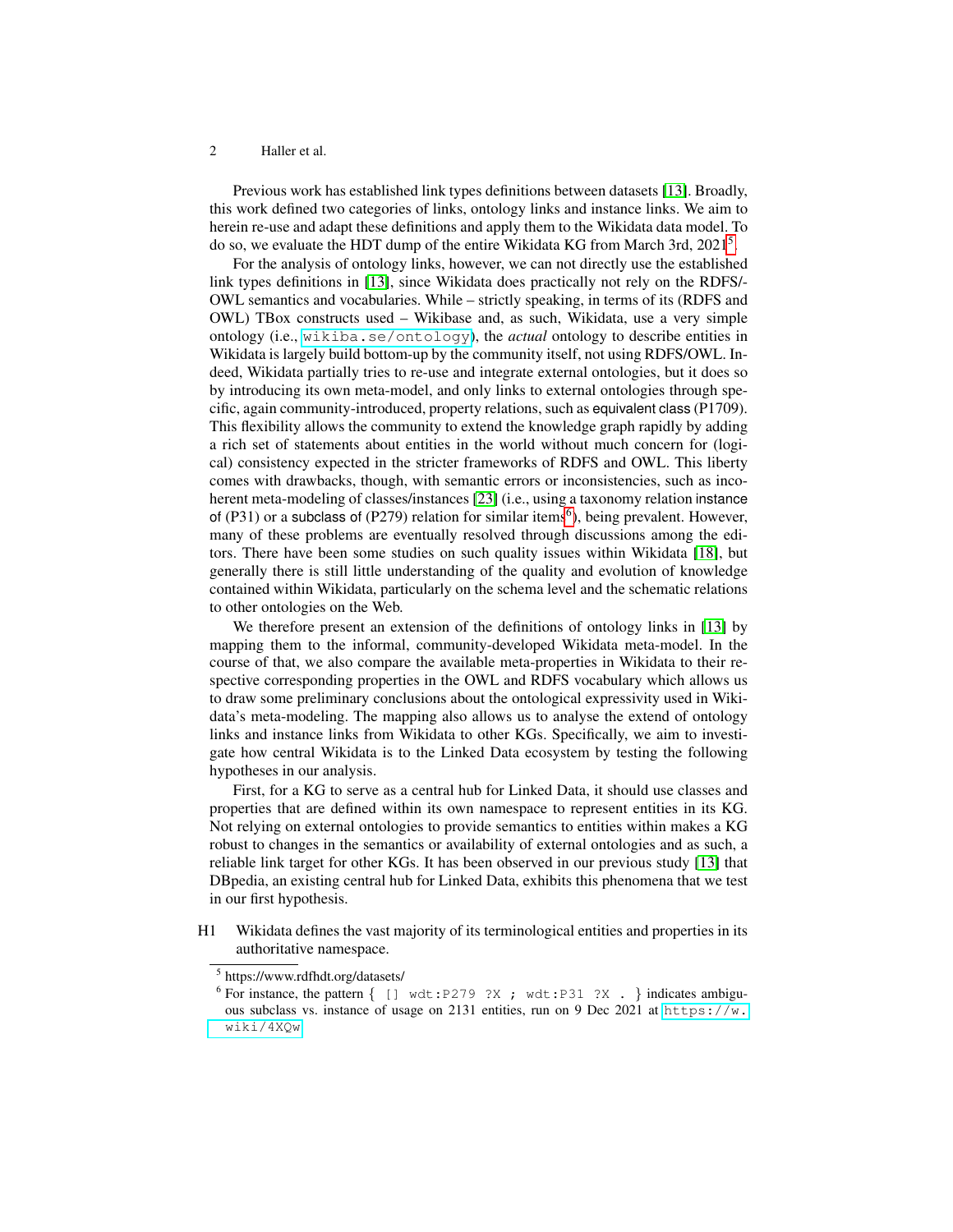Our next set of hypotheses are concerned with the extend to which Wikidata is linked to other ontologies in the Linked Data ecosystem.

- H2.1 As a central KG, the ratio of class links to classes defined within Wikidata is much larger than the same ratio for other datasets in the Linked Data ecosystem.
- H2.2 As a central KG, the ratio of property links to properties defined within Wikidata is much larger than the same ratio for other datasets in the Linked Data ecosystem.
- H3 As a central KG, Wikidata does not type entities using classes from external ontologies, i.e., classes using a namespace other than the authoritative namespace of Wikidata.

Our next two hypotheses are concerned with the extend of which Wikidata is linked to other KGs on an instance level and if the link targets are indeed RDF data.

- H4.1 As a central KG, Wikidata includes links from entities defined in its authoritative namespace to entities defined in other KGs and the ratio of such instance links to entities defined in Wikidata is much larger than for other datasets in the Linked Data ecosystem.
- H4.2 The amount of instance links to RDF resources is relatively higher than to other types of Web resources, i.e., the content type of the target URI in an instance link is a common RDF serialisation.

In our last hypothesis we test for how many of the entities defined within Wikidata, it is (claims to be) the only authoritative source. A central hub for Linked Data should not be the authoritative source for entities, but rather only provide a persistent identity for an entity, while linking to the authoritative external source.

H5 Wikidata establishes equivalence or some weaker forms of likeness relations for the majority of its unique individuals that are part of an instance link, i.e., between entities defined within the Wikidata authoritative namespace and entities defined in other authoritative namespaces.

The remainder of this paper is structured as follows. In Section [2](#page-2-0) we discuss the ontology in Wikidata and provide our mapping semantics between the Wikidata metamodel and RDFS/OWL. In Section [3](#page-6-0) we describe our methodology to analyse link types in Wikidata. Section [4](#page-9-0) presents the results of this analysis and the hypotheses tested on the entire Wikidata RDF corpus. We discuss related work in Section [5](#page-13-0) before we conclude in Section [6.](#page-14-0)

# <span id="page-2-0"></span>2 The Wikidata Ontology Schema

In terms of a formal backbone terminology, Wikidata relies on Wikibase's minimal predefined schema, i.e., <wikiba.se/ontology> that is used to describe the wiki *pages* of an entity on Wikidata, and, among other things, defines what constitutes a statement for an entity through the <wikiba.se/ontology#Statement> class. However, for our research, this ontology is somewhat irrelevant, as we are looking at internal and external links between entities and the schema (properties and classes used at the statement level) in Wikidata's itself, rather than the Wikibase meta-model. The actual vocabulary used to describe entities in Wikidata is collaboratively built, bottom-up, and indeed its own meta-modelling properties, similar to RDFS/OWL vocabulary properties, have been introduced to this end in the Wikidata namespace. That is, while Wikidata follows the RDF model, it does not use the RDFS or OWL semantics for its ontological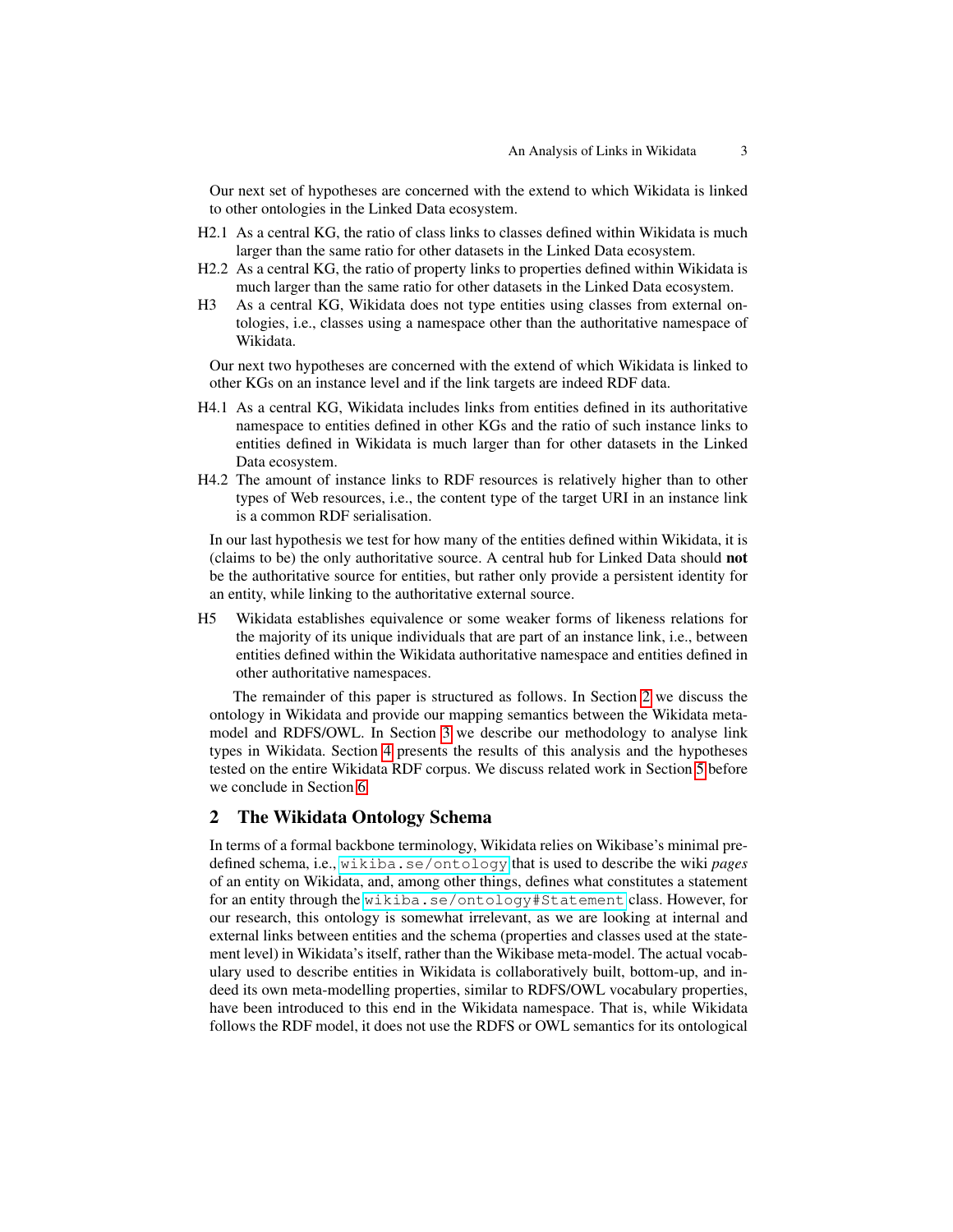meta-model: it rather conflates<sup>[7](#page-3-0)</sup> what in the traditional Semantic Web stack is defined in RDFS and OWL, i.e., the knowledge about things, groups of things, and relations between things, with what would normally be defined in upper-level or domain ontologies. In this section we will therefore discuss the specific meta-modelling classes and relations that are introduced in Wikidata, their relations and – where possible – their mapping to RDFS/OWL. This mapping will form the basis of our link analysis. We *emphasize* that our proposed mapping is one possible interpretation of the (evolving) meta-model in Wikidata, with the specific purpose of providing formal semantics for our link analysis: we acknowledge that the community does not provide such a mapping by design, in order to avoid (too) strong formal ontological commitment.



<span id="page-3-1"></span>Fig. 1. Overview of the top-level class hierarchy of the Wikidata ontology

# 2.1 Classes in Wikidata

Figure [1](#page-3-1) presents the top-level class hierarchy of Wikidata. Wikidata formally distinguishes between items that are classes, for example, person (Q215627), and items that are instances, for example, Barack Obama (Q76) who is an instance of (P31) human, which itself is a subclass of (P279) person (Q215627). These instances are related to its class via the instance of (P31) relation. Classes in Wikidata are items that are in the object position of an instance of (P31) relation or in the subject or object position in a subclass of (P279) statement. There is also a is meta-subclass of (P2445) relation, but it is hardly used in Wikidata<sup>[8](#page-3-2)</sup>. The Wikidata top-level class for class items is class (Q16889133), which itself is a subclass of entity (Q35120). Wikidata also distinguishes between first-order classes (Q104086571) and second-order classes (Q104086571) $^9$  $^9$ .

<span id="page-3-0"></span><sup>&</sup>lt;sup>7</sup> See https://www.wikidata.org/wiki/Wikidata:WikiProject\_Ontology/Top-level\_ontology\_list for the top two layers of the ontology

<span id="page-3-2"></span><sup>&</sup>lt;sup>8</sup> i.e., there are 37 uses of P2445 in total in Wikidata as of August 2021

<span id="page-3-3"></span> $9$  There are higher orders of second-order class, i.e., third-, fourth- and fifth-order classes, each of which is an instance of the higher ordered class, all of which are subclasses of the fixedorder class (Q23959932).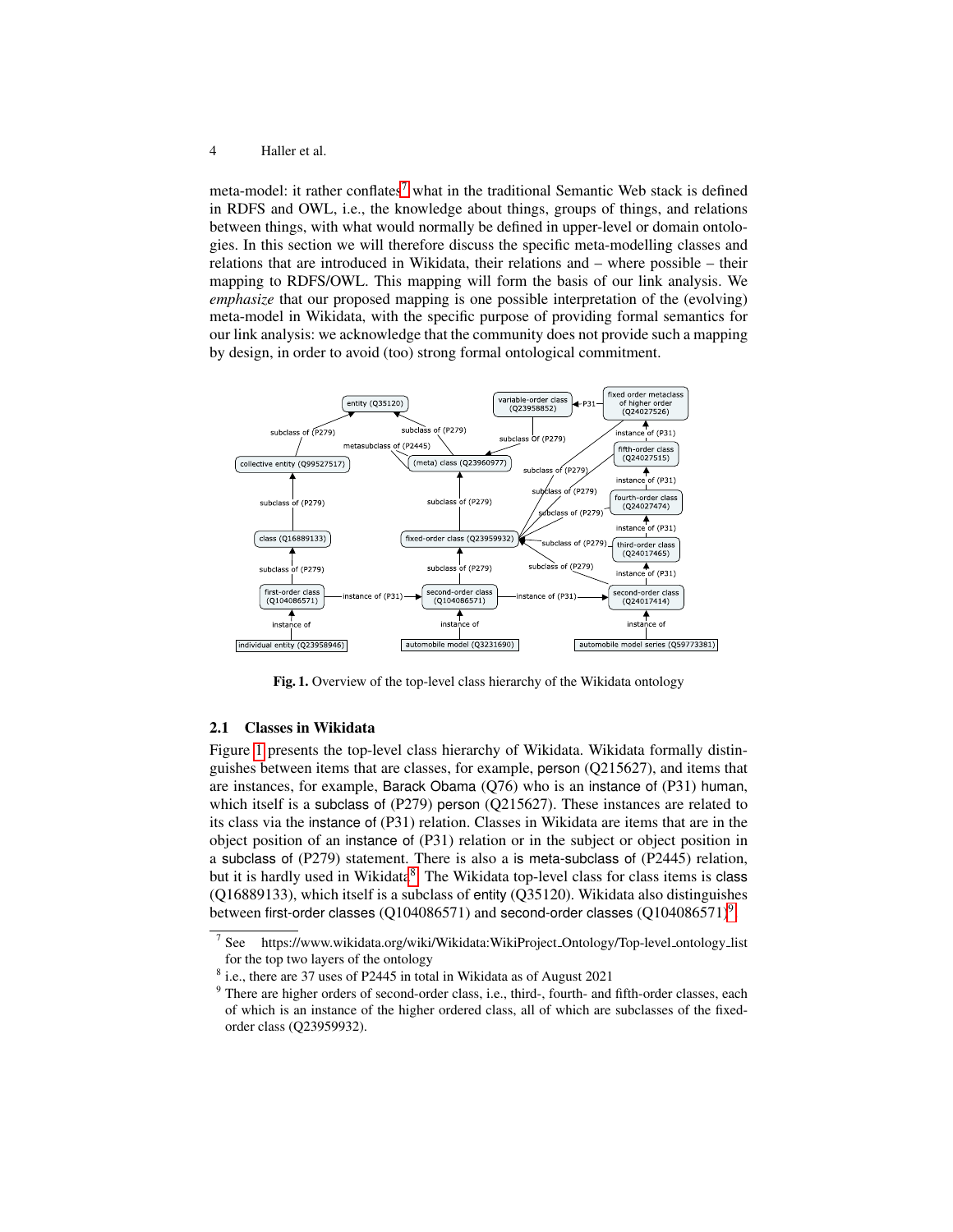#### An Analysis of Links in Wikidata 5

A metaclass (Q19361238) is defined that is the superclass of fixed-order classes. As such, a second-order class is a metaclass, the instances of which are classes of individuals, for example, the aircraft class (Q1875621) is a second-order class whose members (instances) are first-order classes, including for example wide-body quadjet (Q19394992) and aircraft functional class (Q20027953) which has a subclass wide-body twinjet (Q18683432). While the latter (i.e., the use of an aircraft functional class only for wide-body twinjet, but not for wide-body quadjets) is an example of a non-intuitive subclass hierarchy in Wikidata, it may also reflect different modelling choices by different users. We have argued previously [\[14\]](#page-15-2) that such a bottom-up development may eventually lead to a more broadly accepted Web ontology. Also, while Wikidata does distinguish between classes and instances, it does not mandate that instances can not also be subclasses of (P279) a class or classes can not be defined as instances of (P31) an instance. While such meta-modeling is not per se forbidden in OWL2 (i.e., through "punning"<sup>[10](#page-4-0)</sup>), in Wikidata it often appears with entities that should be either a class or an instance, but not both. For example, Wiener Schnitzel (Q6497852) is a subclass of schnitzel which is a subclass of meat dish, while at the same time Wiener Schnitzel is also an instance of veal dish which itself is a subclass of meat dish. The only assumption in Wikidata is that entity (Q35120) is the class of all items and therefore all items are an instance of entity (Q35120), as well as all classes are subclasses of entity (Q35120) which is not unlike the role of rdfs: Resource in the RDF meta-model.

### 2.2 Properties in Wikidata

Properties in Wikidata use the full generality of RDF properties in the sense that they represent both binary (object) relations and (atomic value) attributes. That is, properties are used to define arbitrary item-property-value triples where the value can either be an item or a literal. On top of that, reminding one of RDF's reification mechanism, each such statement can also be qualified, i.e., additional information can be added to the statement (e.g., contextual or provenance information). Indeed, the relation between Wikidata's qualified statements to reification and other potential meta-statement encod-ings in RDF has been discussed in detail by Hernández et al. [\[15\]](#page-15-3).

Properties, like entities, have their own Wikidata page and use opaque identifiers starting with "P". Wikidata reuses some RDFS/OWL properties, e.g., rdf:type, rdfs:label, owl:complementOf, owl:someValuesFrom, owl:allValuesFrom etc. However, as discussed earlier, these are merely used to define statements about pages in Wikidata using the wikiba.se ontology, rather than for terminological statements about Wikidata classes and properties. Yet, in order to define such terminological properties within the Wikidata KG, "properties for properties" (73 as of November 2021)<sup>[11](#page-4-1)</sup> are defined in the Wikidata "ontology".

As compared to other RDF KGs, where typically the RDFS/OWL namespaces are used for terminological properties and a separate ontology namespace is used for domain entities/relations, Wikidata's terminological properties use the same namespace as properties that describe entities/relations. For example, in KGs using the RDFS/OWL semantics, relations such as "subClassOf" use the RDFS namespace while a relation like "name" uses a domain-ontology namespace such as FOAF, whereas in Wikidata "subclass of" (P279) and "given name" (P735) share the same namespace.

<span id="page-4-0"></span><sup>&</sup>lt;sup>10</sup> cf. https://www.w3.org/TR/owl2-new-features/#Simple\_metamodeling\_capabilities

<span id="page-4-1"></span><sup>&</sup>lt;sup>11</sup> cf. https://www.wikidata.org/wiki/Wikidata:List\_of\_properties/Wikidata\_property\_for\_properties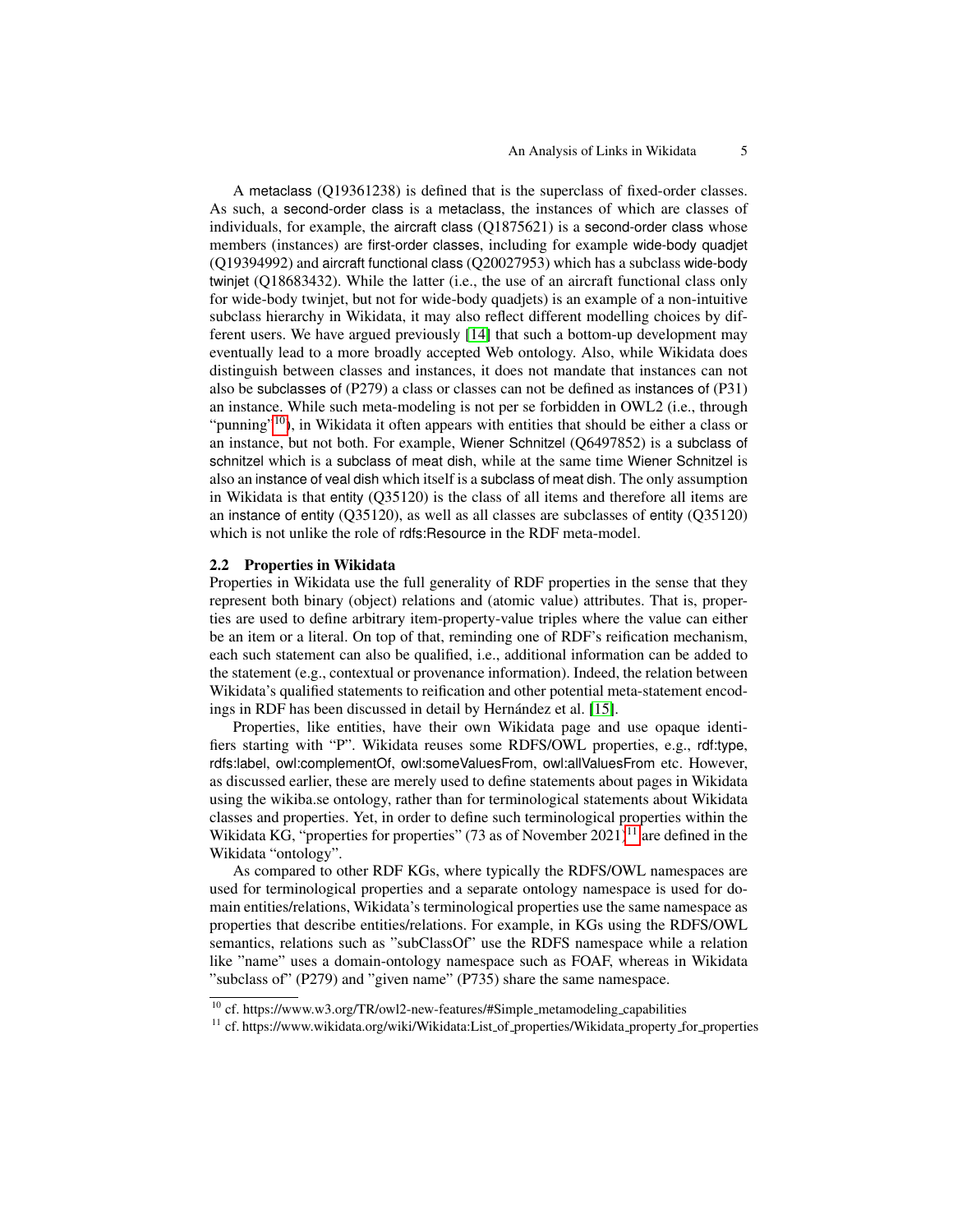| Haller et al.<br>6       |                                                                 |                                                                                     |
|--------------------------|-----------------------------------------------------------------|-------------------------------------------------------------------------------------|
| <b>RDFS/OWL property</b> | Equivalence established through Wikidata property               |                                                                                     |
| rdf:type                 | equivalent property (P1628)                                     | instance of $(P31)$                                                                 |
| rdfs:subClassOf          | equivalent property (P1628)                                     | subclass of $(P279)$                                                                |
| rdfs:subPropertyOf       | equivalent property (P1628)                                     | subproperty of (P1647)                                                              |
| rdfs:subPropertyOf       | equivalent property (P1628)                                     | external subproperty (P2236)                                                        |
| <b>Inverse</b>           | equivalent property (P1628)                                     | external<br>superproperty                                                           |
| rdfs:subPropertyOf       |                                                                 | (P2235)                                                                             |
| rdfs:range               | equivalent property (P1628)                                     | expressed via property con-<br>straint (P2302)                                      |
| rdfs:domain              | equivalent property (P1628)                                     | expressed via property con-<br>straint (P2302)                                      |
| rdfs:label               | documented as matching <sup>12</sup>                            | rdfs:label                                                                          |
| rdfs:comment             | documented as matching <sup>12</sup>                            | schema:description                                                                  |
| rdf:first                | documented as matching <sup>12</sup>                            | expressed via series ordinal<br>(P1545)                                             |
| rdf:rest                 | documented as matching <sup>12</sup>                            | expressed via series ordinal<br>(P1545)                                             |
| rdfs:member              | documented as matching <sup>12</sup>                            | part of $(P361)$                                                                    |
| Inverse rdfs:member      | inverse property (P1696) of part has part (P527)<br>of $(P361)$ |                                                                                     |
| owl:equivalentProperty   | equivalent property (P1628)                                     | equivalent property (P1628)                                                         |
| owl:equivalentClass      | equivalent property (P1628)                                     | equivalent class (P1709)                                                            |
| owl:inverseOf            | equivalent property (P1628)                                     | inverse property (P1696)                                                            |
| owl:differentFrom        | equivalent property (P1628)                                     | different from (P1889)                                                              |
| owl:unionOf              | equivalence intended <sup>13</sup>                              | union of $(P2737)$                                                                  |
| owl:disjointUnionOf      | equivalence intended <sup>13</sup>                              | disjoint union of (P2738)                                                           |
| owl:onProperty           | no documented equivalence                                       | possible candidates: property<br>constraint (P2302)                                 |
| owl:sameAs               | no documented equivalence                                       | possible<br>candidates:<br>exact<br>match (P2888), said to be the<br>same as (P460) |
| owl:disjointWith         | no documented equivalence                                       | N/A                                                                                 |
| owl:propertyDisjointWith | no documented equivalence                                       | N/A                                                                                 |
| owl:propertyChainAxiom   | no documented equivalence                                       | N/A                                                                                 |
| owl:assertionProperty    | no documented equivalence                                       | N/A                                                                                 |

<span id="page-5-0"></span>Table 1. Mapping of Wikidata properties to RDFS/OWL properties

In the following we discuss under which circumstances we treat which of these properties as equivalent to their related RDFS/OWL properties as per Table [1:](#page-5-0) additional to introducing its own already mentioned instance of (P31), and subclass of (P279) relations, to describe taxonomic relations and identify class memberships and hierarchies, respectively, Wikidata introduces a property to describe the hierarchical relation between properties, i.e., subproperty of (P1647), which we consider equivalent to the rdfs:subPropertyOf relation. However, note that this property is used in Wikidata exclusively to link properties within the Wikidata namespace, i.e., it is not used for linking to external vocabularies. For linking to properties external to the Wikidata namespace,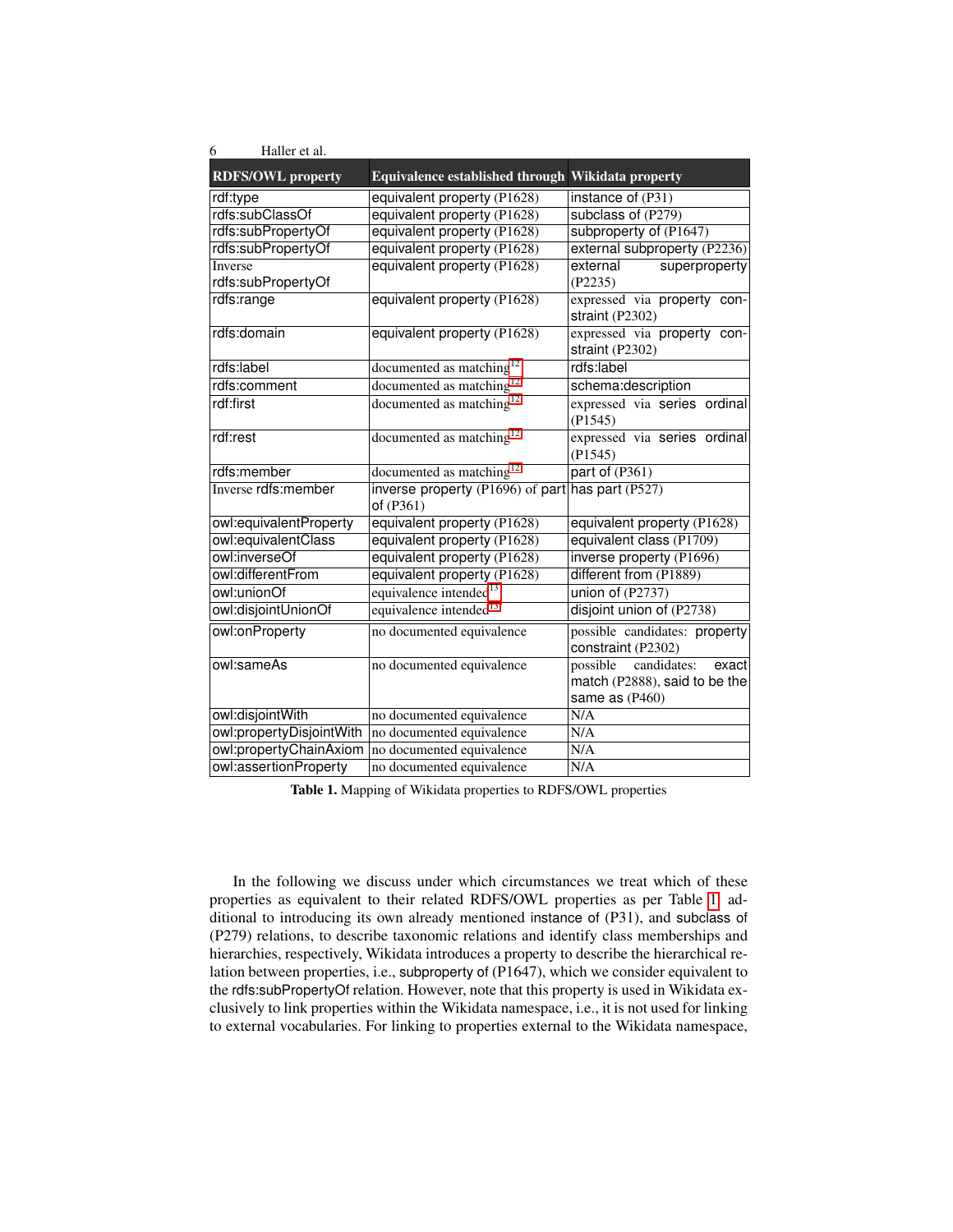external subproperty (P2236) and external superproperty (P2235) are introduced. We consider these equivalent to rdfs:subPropertyOf, or its inverse, respectively.

Domain and range properties are not directly defined in Wikidata. These property restrictions<sup>[14](#page-6-1)</sup> can be stated in Wikidata using a qualified property constraint (P2302) on the property, where a skolemized IRI is assigned to the entity that is defined as either a type constraint (Q21503250) for the domain classes of the property, or, respectively, as value-type constraint (Q21510865) for the range classes of the property; the respective target class is referenced with the property (P2308). For example, the domain for the date of birth property (P569) is defined to be Human  $(Q5)$  (among others) with the following triples<sup>[15](#page-6-2)</sup>,

 $t_1 = \text{wdt}:P569 \text{ p}:P2302 \text{ :} qe$ .  $t_2 =$ :qe ps:P2302 wd:Q21503250.  $t_3 =$  : qe pq:P2308 wd:Q5.

where :: qe is actually a skolemized blank node with the IRI wd: statement/

[P569-F9768BAA-6BB3-4710-A3E1-B6FB9432D372](wd:statement/P569-F9768BAA-6BB3-4710-A3E1-B6FB9432D372). Note that for our analysis of links, when only considering whether an external ontology is referenced on a property, we do not need to distinguish if the object that belongs to an external namespace is a domain or range class, i.e., we will not need to check in our SPARQL query below if the target object is a type constraint (Q21503250) or value-type constraint (Q21510865).

In order to state equivalence between two properties, Wikidata introduces the property equivalent property (P1628). Disjointness between properties cannot be stated in Wikidata: in fact, disjointness between properties was proposed by the community (and voted on)<sup>[16](#page-6-3)</sup>, but eventually not included. While the reason for its non-inclusion is unclear, it is challenging to maintain disjointness with other properties in a bottom-up created KG where properties can be added arbitrarily.

There is also no relation to define property chain axioms (i.e., owl:propertyChainAxiom), nor is there support for negative property assertions, i.e., a relation similar to owl:assertionProperty does not exist.

As shown above, Wikidata uses the relation property constraint (P2302) to define restrictions on a property. While such a restriction can have more than one triple, it is otherwise very similar to owl:onProperty; as such, for the purpose of our analysis, we consider it equivalent. Restrictions are linked to either a class or property using the OWL properties, owl:onClass, owl:onProperty.

# <span id="page-6-0"></span>3 Links in Wikidata

Based on the above correspondences of Wikidata's terminological properties with RDF-S/OWL, we are ready to define different link types in the Wikidata data model. Here

 $\frac{12}{12}$  cf. https://www.wikidata.org/wiki/Wikidata:Relation\_between\_properties\_in\_RDF\_and\_in\_Wikidata

<sup>13</sup> cf. https://www.wikidata.org/wiki/Wikidata:Property proposal/Archive/48#P2737

<span id="page-6-1"></span><sup>&</sup>lt;sup>14</sup> We note here again that subtle semantic differences such as constraining (i.e., CWA) vs implicit (i.e., OWA) semantics of certain properties are not relevant for the purpose of our link analysis.

<span id="page-6-2"></span><sup>&</sup>lt;sup>15</sup> Prefixes are used as follows: wd: <http://www.wikidata.org/entity/>, wdt: <http://www.wikidata.org/prop/direct/>, pq: <http://www.wikidata.org/prop/qualifier/>, p: <http://www.wikidata.org/prop/>, ps: <http://www.wikidata.org/prop/statement/>

<span id="page-6-3"></span><sup>&</sup>lt;sup>16</sup> https://www.wikidata.org/wiki/Wikidata:Property\_proposal/disjoint\_with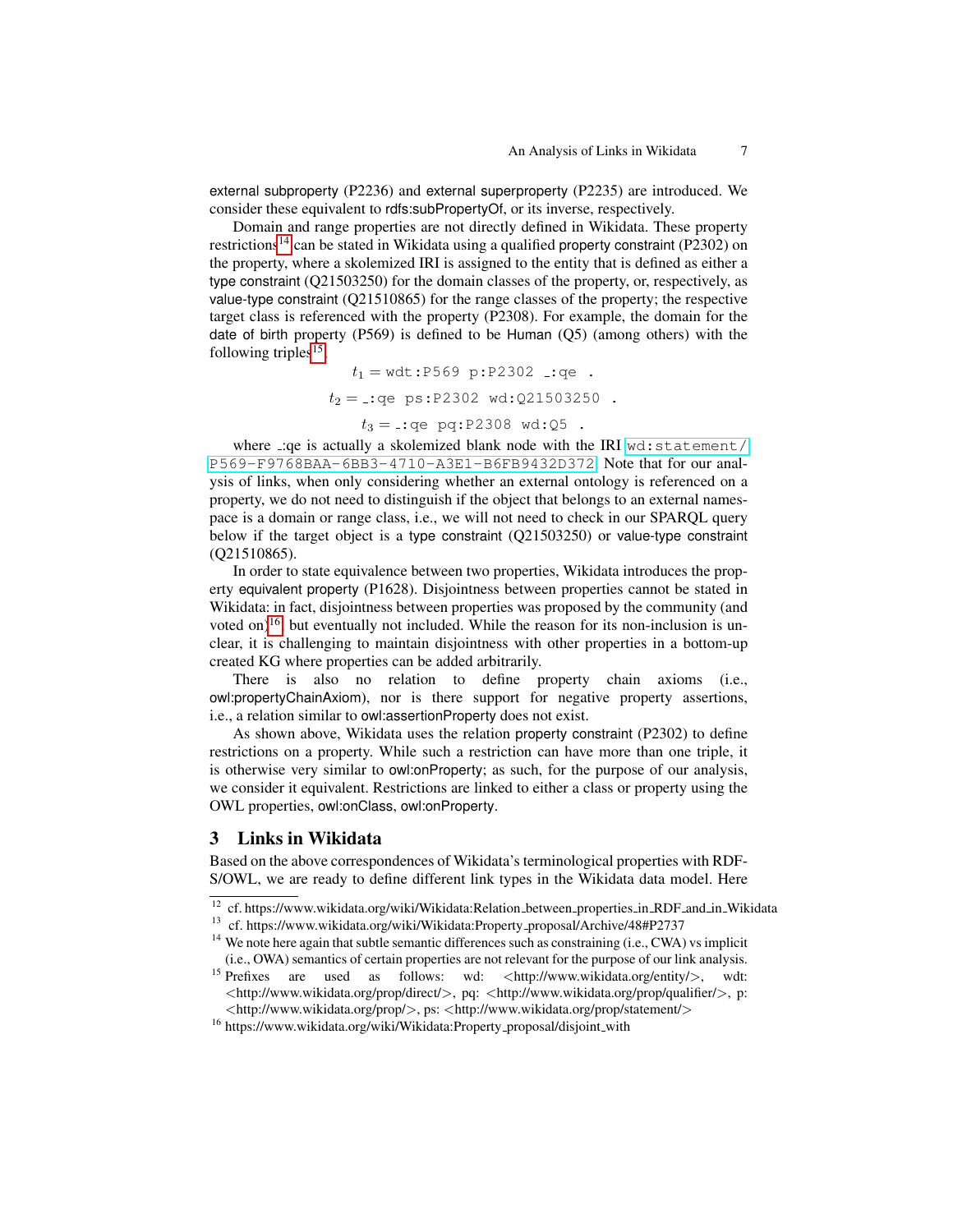we will rely on definitions of link types in the RDFS/OWL model defined in our earlier work  $[13]$  in terms of resp. SPARQL queries on the Wikidata model<sup>[17](#page-7-0)</sup>. This enables us to directly provide a quantitative and qualitative analysis of the discovered links in terms of the resp. query results.

### 3.1 Dataset Corpus and authoritative namespaces

In order to analyse links to other datasets in the Wikidata KG, we first need to establish a list of authoritative namespace URIs that are defined by KGs other than Wikidata. For that, we are using the dataset corpus that was defined and published in [\[13\]](#page-15-0), i.e., the LODCloud, augmented with historically available datasets that were cached in the LODLaundromat [\[4\]](#page-15-4) and provided as a downloadable corpus in HDT [\[8\]](#page-15-5). The Wikidata HDT file (using the http://www.wikidata.org namespace URI) was added to that corpus. The resulting corpus consists of 431 Linked Datasets, each encoded in HDT for a total size of 104 GB (uncompressed 353 GB), with a total number of 17,841,499,814  $(i.e., \approx 17.8 \text{ billion})$  triples.

### <span id="page-7-1"></span>3.2 Ontology corpus

As with the dataset corpus, we are reusing the ontology corpus published by Haller et al.  $[13]$ , i.e., a crawl of the unique classes and properties in  $prefix.cc$  as well as the declared classes and properties in each dataset (the 431 from above). While not every ontology is registered in prefix.cc (a total of 2,794 ontologies are registered as of August 2021), our process also follows all import statements in those ontologies. Given that ontologies are supposed to be a shared conceptualisation of a domain, if no other ontology reuses the ontology, it is unlikely to be used in many datasets, nor is it likely been used in Wikidata either.

### 3.3 Link Type Analysis

As per the definitions in our previous work [\[13\]](#page-15-0) we distinguish two general types of links, Ontology (TBox) Links and Instance (ABox) Links. Ontology Links are further classified into *class links*, *instance typing links*, *property links* and *instance role links*. Instead of providing re-definitions of those links to match the meta-model of Wikidata, we provide reformulations of the operationalised SPARQL queries that retrieve those link types and that implement the mapping relations between the Wikidata meta-model and the RDFS/OWL semantics as defined in Table [1.](#page-5-0)

For instance, let the dataset  $ds_{WD}$  be Wikidata with the set of its authoritative namespaces (i.e., the namespaces denoting Wikidata-defined URIs) being  $NS_{dswp}$  = { <http://www.wikidata.org/entity/>, [http:](http://www.wikidata.org/prop/direct/) [//www.wikidata.org/prop/direct/](http://www.wikidata.org/prop/direct/), [https://www.wikidata.org/](https://www.wikidata.org/wiki/Special:EntityData/) [wiki/Special:EntityData/](https://www.wikidata.org/wiki/Special:EntityData/)}. Further, let  $ds_2$  denote the Disease Ontology, with  $NS_{ds_2} = \{ \text{http://identifiers.org/doid/} \}$  $NS_{ds_2} = \{ \text{http://identifiers.org/doid/} \}$  $NS_{ds_2} = \{ \text{http://identifiers.org/doid/} \}$  and let further  $ds_3$  denote the schema.org vocabulary, with  $NS_{ds_3} = \{ \text{http://schema.org/}\}.$  $NS_{ds_3} = \{ \text{http://schema.org/}\}.$  $NS_{ds_3} = \{ \text{http://schema.org/}\}.$  We shall denote the mentioned namespaces with the prefixes wd:, wdt:, data:, doid:, and schema:, respectively. If we consider now the triple,

 $t_1 = \text{wd:} \text{Q84263196 wdt:P2888 doid:} 0080600$ .

<span id="page-7-0"></span><sup>&</sup>lt;sup>17</sup> All code implemented in Python is available at: https://github.com/arminhaller/LinksInLOD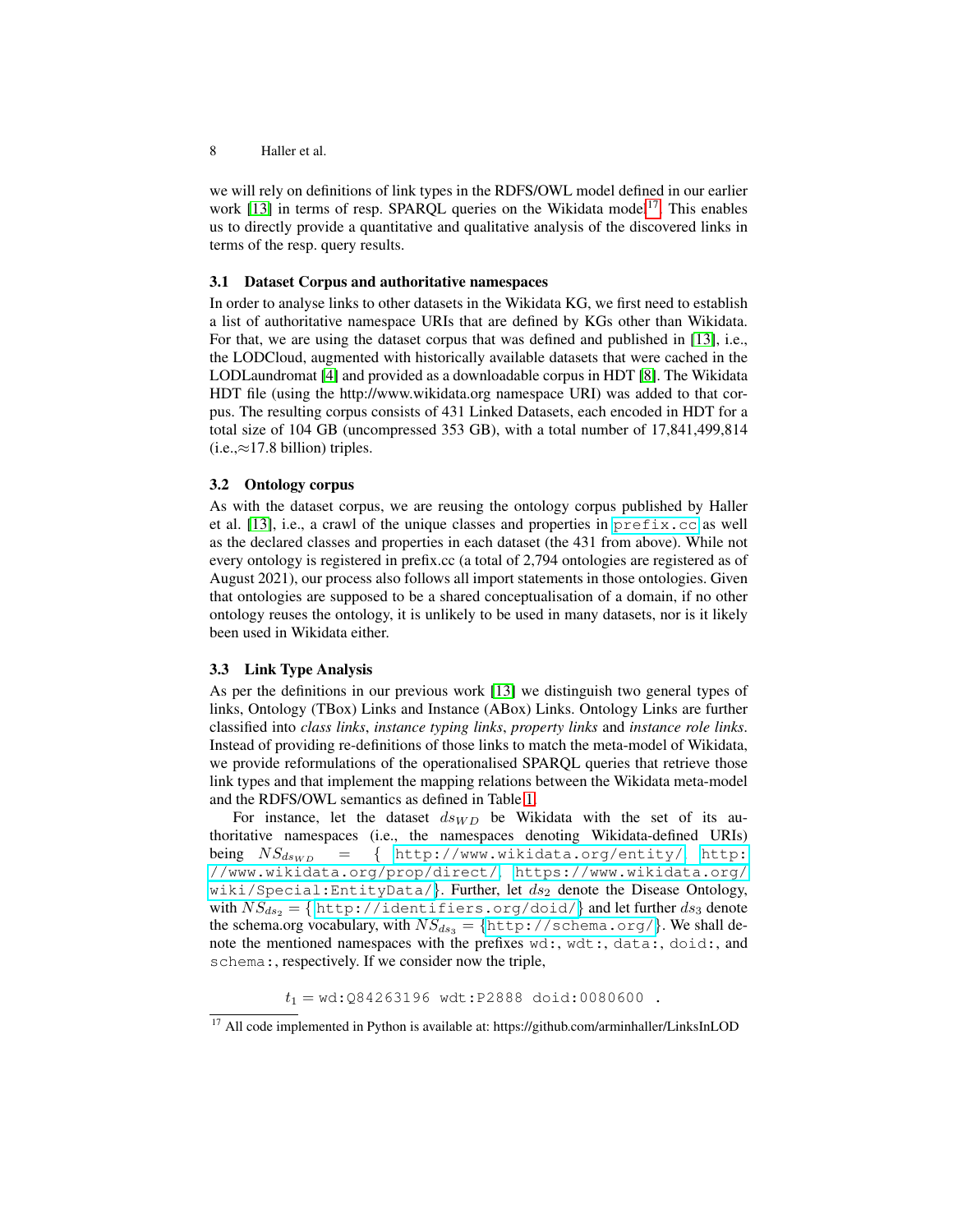in  $ds_{WD}$ , stating that COVID-19 (Q84263196) is an exact match (P288) to the class DOID:0080600 in the Human Disease Ontology, it shall be considered an *instance link*, from  $ds_{WD}$  to  $ds_2$ : while doid:0080600 is a class in the Human Disease Ontology, it is used in an instance position in the triple above from Wikidata, therefore it is an *instance link*. The next triple we consider

 $t_2 = \text{wd}:$  Q84263196 wdt:P31 wd: Q609748.

defines COVID-19 (Q84263196) as an instance of (P31) of the emerging communicable disease (Q609748) class. While this is not a link, but rather an internal ontological reference within  $ds_{WD}$ , however,

 $t'_2 = \texttt{wd:} \texttt{Q84263196} \text{ rdf: type schema:}$ Dataset.

is indeed an *ontology link*, more specifically, an *instance typing link* from  $d_{SWD}$  to  $ds<sub>3</sub>$ . In fact, every wiki page in Wikidata is defined as of type schema:Dataset. Next,

 $t_3 = \text{wdt}:P569 \text{ wdt}:P1628 \text{ schema}:birthDate.$ 

is an example of a *property link* from  $ds_{WD}$  to  $ds_3$ . Finally,

 $t_4 = \text{wd:}$ Q5 wdt:P1709 schema:Person

is a *class link* from  $ds_{WD}$  to  $ds_3$ .

In order to define these link types more clearly, in the following we provide SPARQL queries on the Wikidata data model that correspond to the link types defined in [\[13\]](#page-15-0), adapted to the correspondences in Table [1.](#page-5-0)

Ontology (TBox) Links With the query shown in Listing [1.1](#page-8-0) we retrieve all external classes, i.e., classes using a namespace other than the Wikidata namespace (using the FILTER statement) that are not explicitly declared as an RDFS/OWL class (which no class in Wikidata is) or as a type of class (Q16889133), but are used to *i)* define an instance (i.e., they are used in an assertional axiom), *ii)* define a terminological axiom that either extends or narrows a class through a subclass of relation (P279), *iii)* define a class' equivalence (P1709), union of (P2737), disjoint union of (P2738) or *iv)* define the domain or range of a property (pq:P2308).

Listing 1.1. SPARQL query used to retrieve all external classes.

```
SELECT DISTINCT ?C WHERE {
   {[] a ?C. } UNION
   {[] wdt:P279 ?C. } UNION {?C wdt:P279 []. } UNION
   {?C wdt:P2738 [].} UNION
   {?C wdt:P1709 [].} UNION {[] wdt:P1709 ?C.} UNION
   {?C wdt:P2737 [].} UNION
   {[] pq:P2308 ?C. }
   FILTER (!regex(str(?C), "http://www.wikidata.org","i")) .
}
```
For each class URI retrieved through this query, we check its occurrence in either the subject or object position in any triple in the KG. The number of resulting triples constitutes the number of *Class Links* in the Wikidata KG.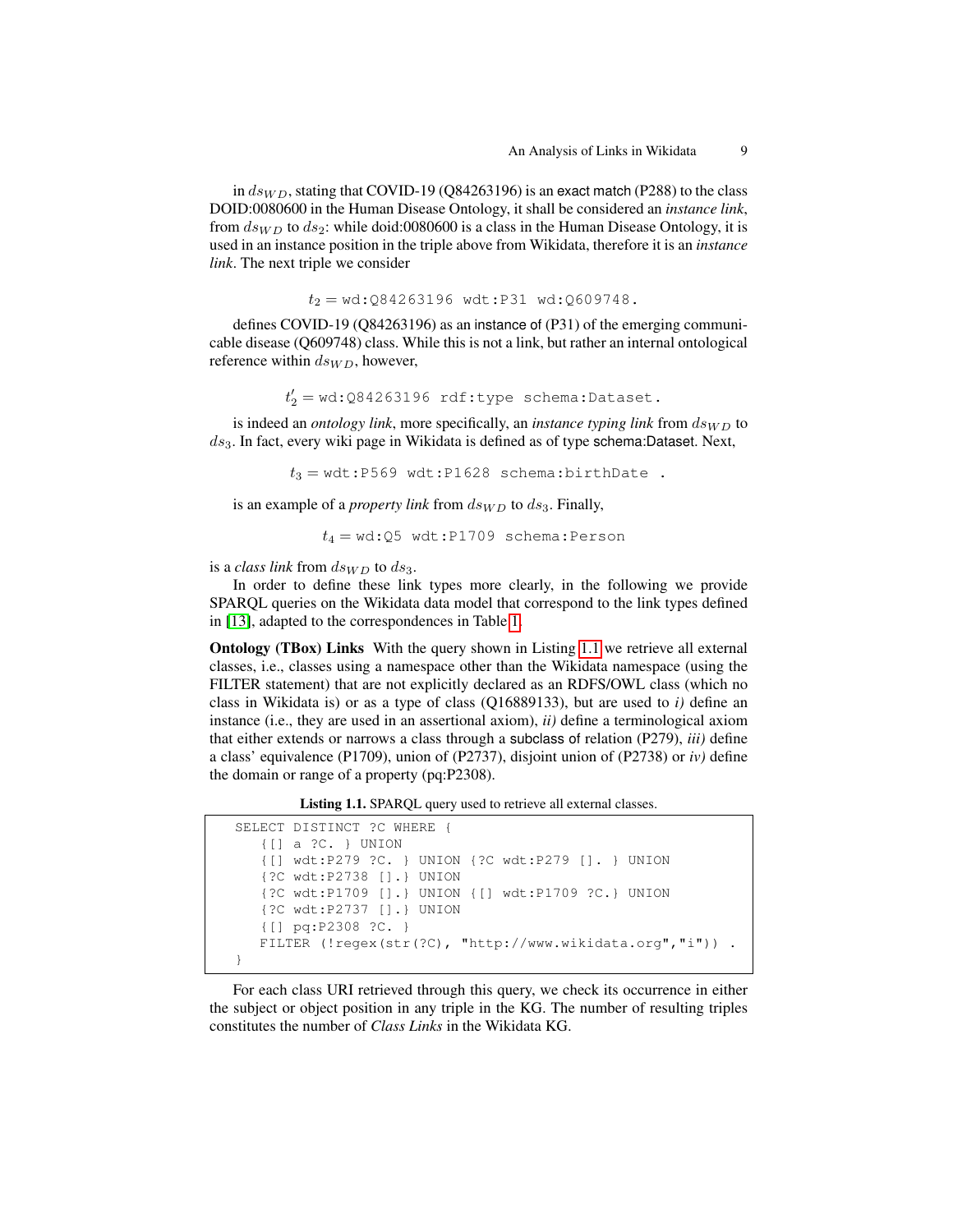For *Property Links* we follow a similar process. With the query shown in Listing [1.2,](#page-9-1) we retrieve all external properties (i.e., properties using a namespace other than the authoritative Wikidata namespace) that are not explicitly declared as a property but are used: *i)* within a subproperty relation (P1647) or external sub/superproperty relation (P2236, P2235), *iii)* in a property restriction or to define the domain or range of a class (P2302), or *iv)* to define a properties' equivalence (P1628), inverseness with/to another property (P1696), different from (P1889), complement of (P8882).

Listing 1.2. SPARQL query used to retrieve external properties.

```
SELECT DISTINCT ?P WHERE {
  {?P wdt:P1647 []. } UNION {[] wdt:P1647 ?P. } UNION
   {[] wdt:P2236 ?P. } UNION
   {[] wdt:P2235 ?P. } UNION
   {?P wdt:P1628 []. } UNION {[] wdt:P1628 ?P. } UNION
   {?P wdt:P1696 []. } UNION {[] wdt:P1696 ?P. } UNION
   {?P wdt:P1889 []. } UNION {[] wdt:P1889 ?P. } UNION
   {?P wdt:P8882 []. } UNION {[] wdt:P8882 ?P. } UNION
   {?P wdt:P2302 []. }
  FILTER (!regex(str(?P), "http://www.wikidata.org","i"))
}
```
For each property URI retrieved through this query, we check its occurrence in the predicate position in any triple in the dataset. The number of resulting property URIs constitutes the occurrence of *Property Links* in the dataset.

Instance Links (ABox Links) Before we can compute the number of *Instance Links* from an individual in the Wikidata namespace to any individual in an external namespace, we first need to find all unique individuals in the KG.

- 1. We find all individuals of classes/properties that are declared (i.e., individuals that are defined as a type of a class/property using (P31)). For each retrieved unique individual, we check if they are defined in the Wikidata namespace. If not, the triple they appear in is counted as an *Instance Typing Link*.
- 2. We then find all individuals that are reused from a non-authoritative namespace URI in the subject position without being explicitly declared as a type of a class or property. To retrieve those, we first query all triples in the dataset and then check for each unique subject URI that is not in the Wikidata namespace, if it is already in the set of declared instances (as of step 1), or if it is in the set of classes and properties (cf. Section [3.2\)](#page-7-1). If it is neither, we count the triple as an *Instance Link*.
- 3. We then follow a similar process for each individual reused from a non-authoritative namespace URI in the object position. For each unique object URI, we check the following conditions: *i)* the subject URI does not contain the Wikidata namespace URI, *ii)* the predicate is not an instance of (P31) relation, and *iii)* the object URI is not already contained within the set of declared instances. If none of these conditions are satisfied, we record it as an *Instance Link*.

# <span id="page-9-0"></span>4 Evaluation of Links

In the following, we discuss the results of the link analysis of Wikidata. All tests were performed on a machine with 8vCPUs, 380GB RAM and 5TB hard disk space.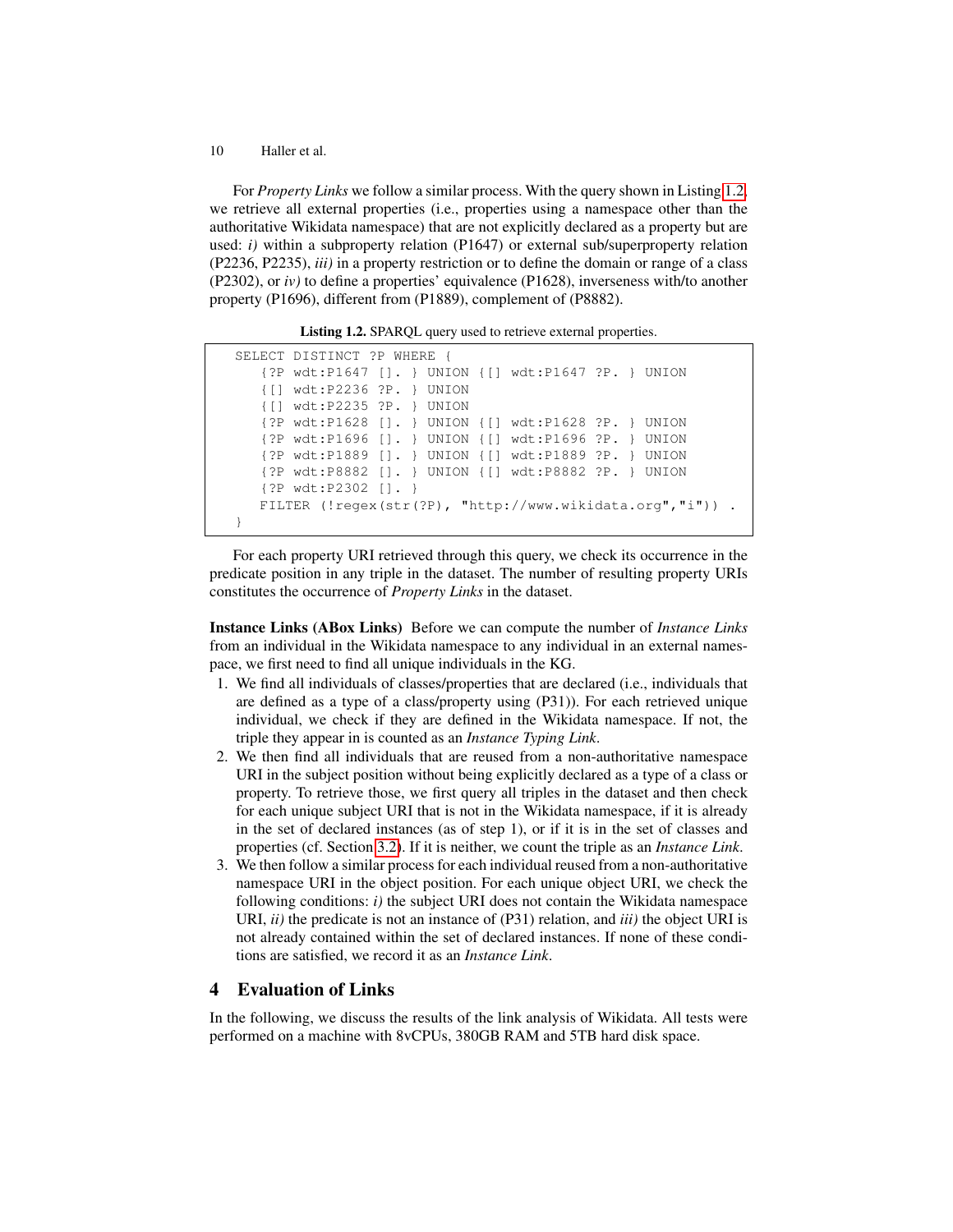### 4.1 General statistics of the Wikidata KG

Before we analyse the number and types of links in Wikidata, we present some general statistics of the Wikidata KG that we computed using its HDT file in Table [2.](#page-10-0) The first noteworthy observation we can make is that the ratio between unique subjects to unique predicates in Wikidata is 1/41810, whereas in the LOD dataset corpus [\[13\]](#page-15-0) the ratio was 1/3900 if using the mean and 1/19 if using the median. Since the Wikidata KG with 1.69bn triples is much larger than the largest KG in the LOD corpus, i.e., the 2016 version of DBpedia with 1.04bn triples, which itself was much larger than the mean number of triples (i.e. 16.92m) for all datasets in the corpus, suggests that the number of predicates in a KG grows following an asymptotic function. This seems natural, as while the number of entities in a general KG such as Wikidata is potentially infinite, the attributes that can be assigned to those entities are somehow limited.

Supporting our first hypothesis, Wikidata defines all of its 89m unique individuals using its own ontology. The number of unique individuals is also larger than the number of claimed unique entities defined in Wikidata at the time the HDT file was generated (March 2021), i.e., 73m, meaning that all entities (plus some more) are defined within the Wikidata namespace. While the number of unique subjects, with 1.62bn is a lot larger than the number of unique individuals (i.e., 89m), this is due to the fact that Wikidata introduces skolemized IRIs for qualified statements on an entity, and not because of entities being defined using external ontologies, i.e., instance typing links (see below). As such, on average for each unique entity about 18 entities are created as part of the subgraph for that entity and that redirect in the Linked Data API to that target entity. For example, for the entity Barack Obama (Q76) there are 394 skolemized IRIs (as of November 2021), such as http://www.wikidata.org/entity/statement/q76-F23589FF-58A6-438B-BC7E-79F6B436AFD0 that describes a qualifier about Barack Obama's education at (P69) Harvard Law School which he completed with an academic degree (P512) of Juris Doctor with an end time (P582) of 1991. These qualified statements do not have their own page on Wikidata, but they do resolve to the page where they are defined through the Linked Data API.

| $#$ Triples         | 1,693,668,039 |
|---------------------|---------------|
| # Unique Subjects   | 1,625,057,179 |
| # Unique Predicates | 38,867        |
| # Unique Objects    | 2,538,585,808 |

<span id="page-10-0"></span>Table 2. General statistics of the Wikidata KG

| # Unique Individuals                             | 89,120,227 |
|--------------------------------------------------|------------|
| # Unique Declared Classes                        |            |
| # Unique Undeclared Classes:                     | 2,522,595  |
| # Unique Declared Properties:                    | 74,309     |
| # Unique Undeclared Properties:                  | 29,167     |
| Table 2. Class mean arty statistics in Wilsidate |            |

<span id="page-10-1"></span>Table 3. Class/property statistics in Wikidata

# 4.2 Ontology Links

Before we set out to test our hypotheses related to ontology links in Wikidata, we first present some general statistics on the use of classes and properties in Wikidata in Table [3.](#page-10-1) For our analysis we distinguish between declared and undeclared classes, i.e., class URIs that are defined within the authoritative namespace of the KG using a triple  $\{[]$  rdf:type owl:Class . } or  $\{[]$  rdf:type rdfs:Class . }, and class URIs that are merely reused from a different namespace URI. Since Wikidata does not use rdf:type relations for class definitions (as above), all 2,522,595 unique classes defined in Wikidata are undeclared according to the RDFS/OWL semantics.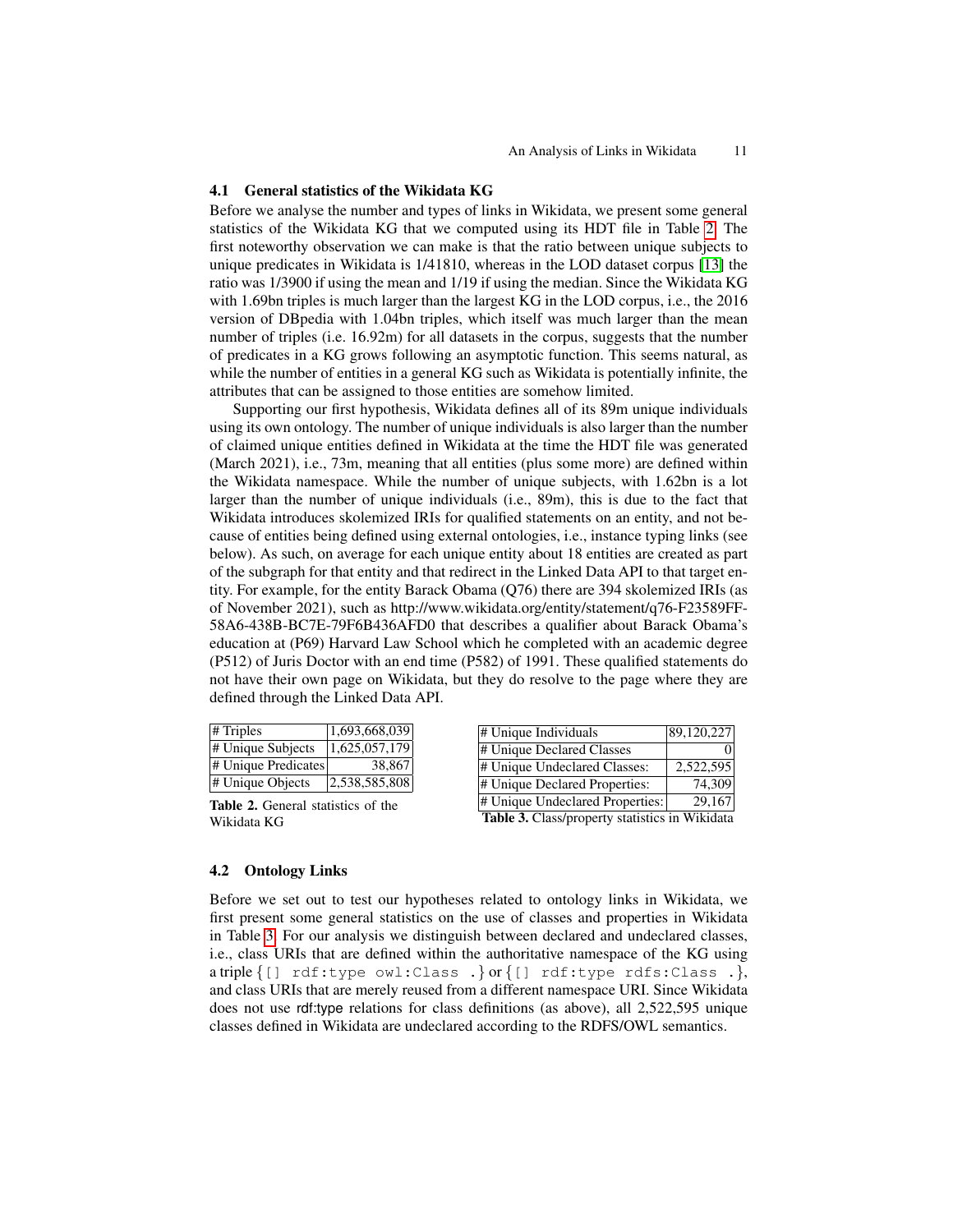In contrast to class URIs, properties in Wikidata are declared using the owl:DatatypeProperty and owl:ObjectProperty types. In fact, each property, denoted by an identifier starting with "P" includes up to nine datatype and object property definitions, each with a different URI of that property identifier (i.e., strictly speaking different properties) as defined by the wikiba.se ontology, e.g., for date of birth (P569) this includes http://www.wikidata.org/prop/direct/P569 which is defined as an owl:DatatypeProperty and http://www.wikidata.org/prop/statement/P569 as a shorthand property to find the statements this property is used in which is also defined as an owl:DatatypeProperty. Therefore the number of declared properties in March 2021 (i.e., 74,309) is more than six times larger than the claimed number of properties on Wikidata, i.e., 9,367 properties as of November  $2021^{1819}$  $2021^{1819}$  $2021^{1819}$  $2021^{1819}$ .

| # Class Links                               | 3.955         |  |
|---------------------------------------------|---------------|--|
| # Property Links                            | 835           |  |
| # Instance Typing Links $(0.173, 168, 537)$ |               |  |
| # Instance Links                            | 173, 177, 045 |  |
| Table 4. Link Type statistics               |               |  |

Class Links There are only 3,955 class links defined in Wikidata. This is comparable to the other datasets in the LOV corpus that were analysed previously [\[13\]](#page-15-0), where the number of class links is relatively constant around 100-10,000 per dataset. However, Wikidata uses 2.5m classes (compared to an average of 6,379 classes per dataset), with a ratio of class links per class of only 0.0015, while the average ratio of class links per class for the datasets in the LOV cloud is 11.27. One of the reasons why the ratio is so low, is that many instances in Wikidata are also defined as classes (see above), contrary to many other KGs where there is a strict separation between TBox and ABox axioms. Also, the user interface's (Wikibase) autocomplete feature when creating links to classes only works for classes in the Wikidata namespace, but not for external URIs of classes. Still, as a central hub of the Linked Data ecosystem, one would expect Wikidata to have more such links, particularly given the bottom-up development of the Wikidata ontology. The 2016 version of DBpedia [\[2\]](#page-15-6), for example, includes 8,258 class links for its 3,197 classes with a ratio of 2.58, even though its ontology is built by experts topdown. We therefore need to reject our hypothesis H2.1. To increase the number of class links, a relation similar to "external subproperty" should be introduced in Wikidata to define external subclass relations on a class. A lookup service (based for example on the LOV API [\[24\]](#page-16-2)) could then guide Wikidata editors to the existence of external classes.

Property Links There are only 835 property links for a total of 74,309 properties in Wikidata, i.e., there are on average only 0.01 property links per property, a ratio that is much lower than for the LOD corpus. We therefore must also reject our hypothesis H2.2, that Wikidata includes many more property links per property than other datasets. One of the reasons for this low property link ratio might be that while there exist several properties in the Wikidata ontology that are specifically designed to link to external ontologies or allow external URIs to be used, i.e., equivalent property (P1628), different

<span id="page-11-0"></span><sup>&</sup>lt;sup>18</sup> https://www.wikidata.org/wiki/Wikidata:List\_of\_properties

<span id="page-11-1"></span><sup>&</sup>lt;sup>19</sup> No longitudional data is published on the Wikidata site, but the growth in the number of properties between July and November 2021 was 3.4%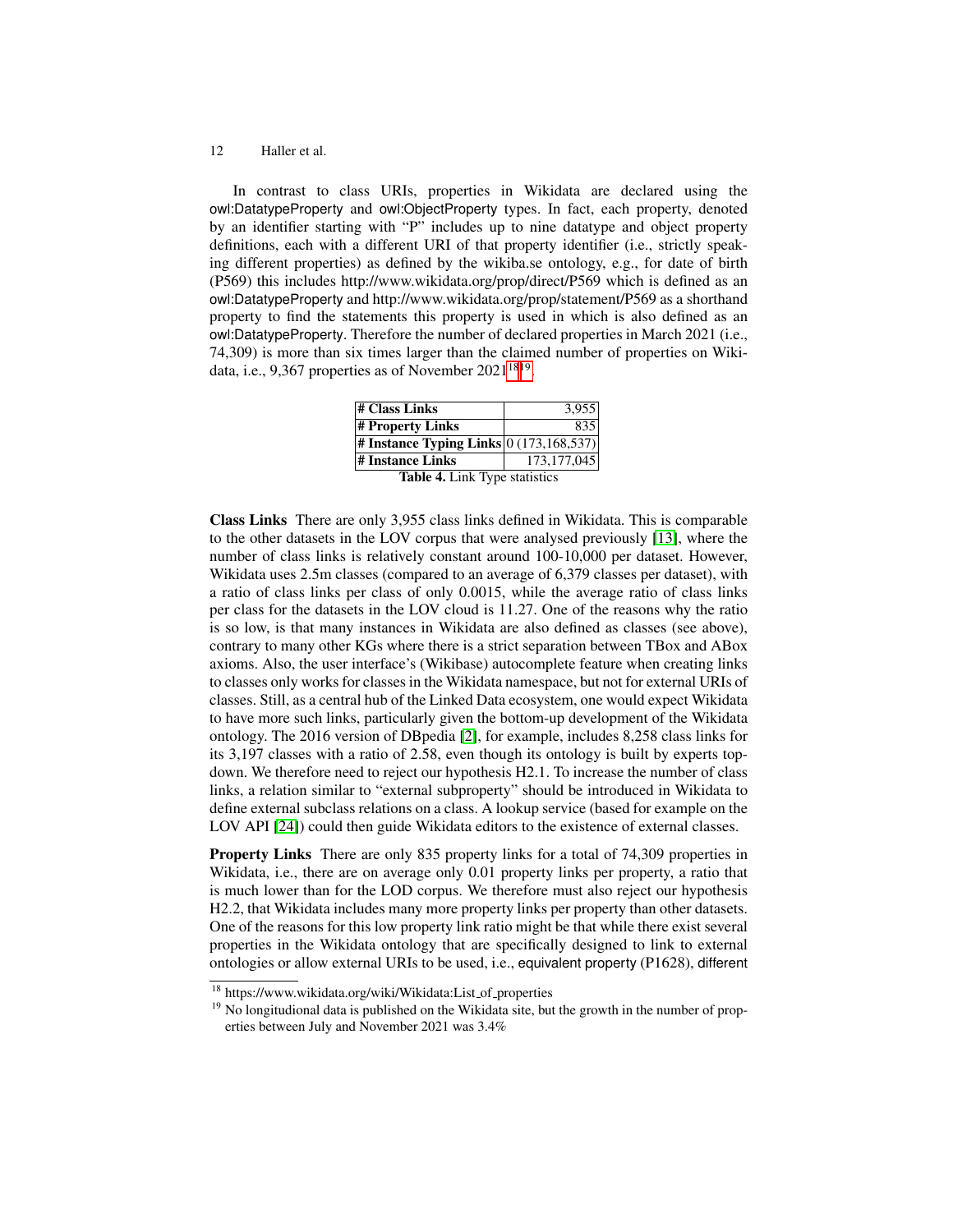from (P1889), external subproperty (P2236), external superproperty (P2235) these are only relatively recent additions. External subproperty and superproperty which are used 94 and 159 times, respectively, were only added in May 2017 and May 2018, after many of the 74k properties in Wikidata have been defined. There would need to be a concerted effort by the community to update existing properties with these relations.

Instance Typing Links There are no instance typing links in Wikidata that use the instance of (P31) relation. Since, to the best of our knowledge, Wikibase does not allow users to add an external URI when using the instance of relation it is not unexpected that there are no such links. There are 173m instance typing links using the rdf:type relation. However, since they are all (auto-generated) links to define a Wikidata page as a schema:Dataset and a schema:Article we excluded them. Therefore we can confirm our hypothesis H3 that as a KG with a general and sufficiently comprehensive ontology, Wikidata types all entities using its own ontology and therefore includes no instance typing links.

### 4.3 Instance Links

Wikidata includes many links from entities (unique individuals) defined in its authoritative namespace to entities defined in other KGs. With 173m such links, it means that 10.22% of all triples in the Wikidata graph link to individuals that use a namespace other than the Wikidata namespace. However, the ratio of such links to entities (at 1.94) is much lower than with other datasets in the LOD ecosystem (8.6) and we therefore need to reject our hypothesis H4.1.

Even this number includes many links to Wikipedia. In fact, every entity in Wikidata that also has a Wikipedia entry includes hundreds of links to Wikipedia. However, while they are considered links according to our definition, none of the target resources are, in fact, RDF resources, but the Wikipedia entity is created in the Wikidata namespace (using the Wikipedia URL).

While for ontology links we are able to verify for all links if the target URI is an RDF resource, with the large number of instance links, we can not. However, to test our hypothesis H4.2 a sample of 1,924,940 target URIs from all instance links was randomly collected. We then built a simple crawler that checked for each URI if a document in RDF format can be retrieved at the target URI, i.e., classifying the links in two main groups: Web resources, and RDF entities. Table [5](#page-12-0) shows that the majority of links point to resources other than RDF. While we therefore need to reject our hypothesis H4.2, the fact that a quarter of resources are, in fact, RDF resources is encouraging, given that for many entities there may not yet exist an RDF representation outside of Wikidata. To distinguish RDF from non-RDF resources in links, i.e., to distinguish 1-star linked data from higher-ordered linked data [\[5\]](#page-15-7), Wikidata should automatically qualify links based on the target format of the linked resource.

| # URL Not Found | 18,081 (0.9%)                |
|-----------------|------------------------------|
| # Other Errors  | 138,656 (7.2%)               |
| # Timeout       | $\overline{218,542}(11.4\%)$ |
| # RDF Entities  | 471,088 (24.5%)              |
| # Web Resources | $(1,078,573(56.0\%)$         |

<span id="page-12-0"></span>Table 5. Instance links contenttypes statistics

| # owl:sameAs Links                 |           |
|------------------------------------|-----------|
| # Exact Match (P2888) Links        | 3.268.021 |
| # Said to be the Same (P460) Links |           |
| # Inverse Property (P1696) Links   |           |

Table 6. Instance Link types statistics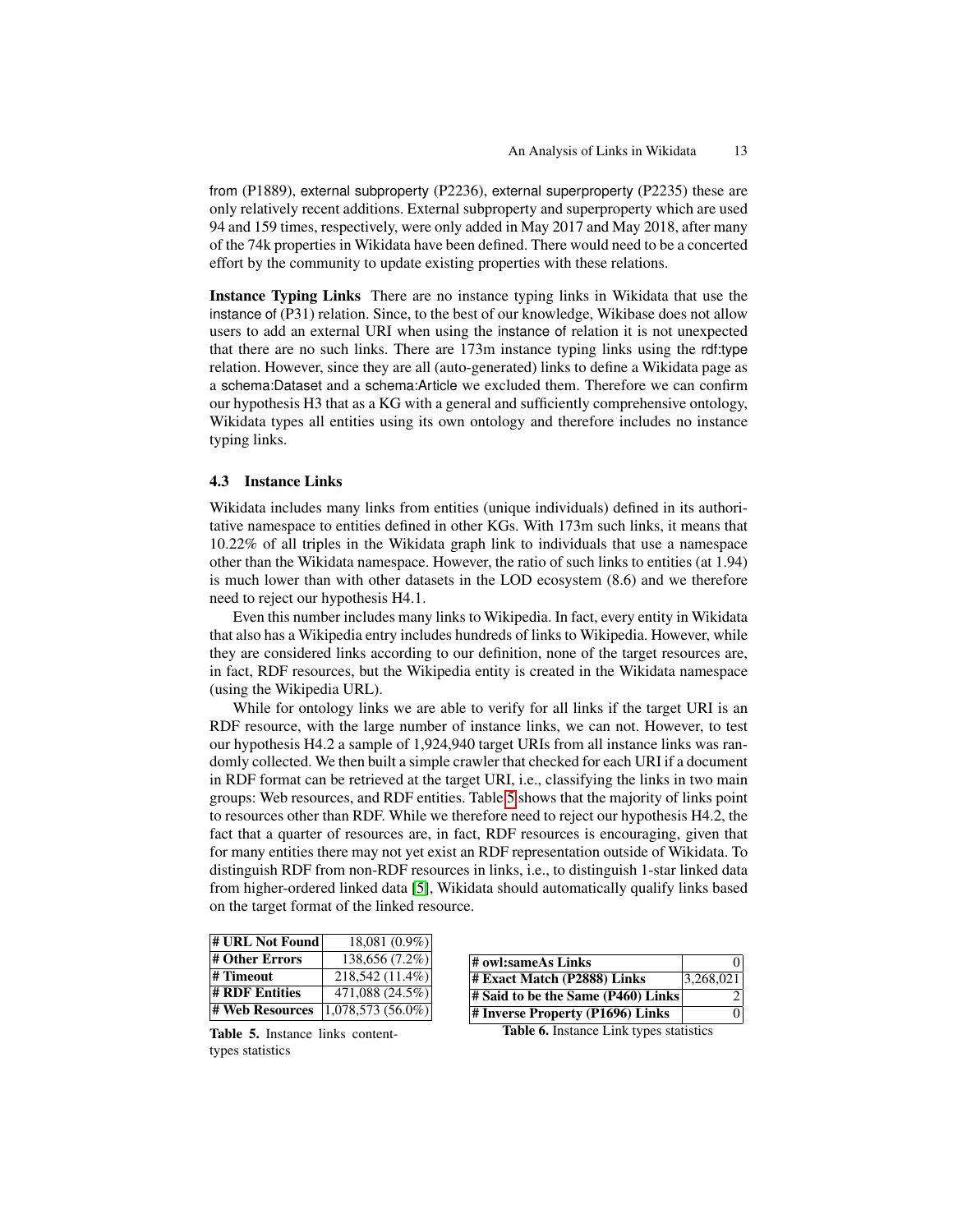We also checked how many of the instance links use an equivalence or some weaker forms of likeness relations to test our Hypothesis 5. Unsurprisingly, no instance link uses the owl:sameAs relation, as Wikibase does not allow its use and encourages the use of the exact match (P2888) relation. However, with  $3,268,021$  such links, at most  $^{20}$  $^{20}$  $^{20}$ only 3.7% of all unique individuals use the exact match relation to an individual defined in a namespace other than the Wikidata namespace. P460 and P1696 are not used. We therefore must also reject Hypothesis 5.

| <b>H1</b>      | Wikidata defines the vast majority of its terminological entities and prop- <b>Supported</b> |                  |
|----------------|----------------------------------------------------------------------------------------------|------------------|
|                | erties in its authoritative namespace                                                        |                  |
| H2.1           | The ratio of class links to classes in Wikidata is higher than in the LOD                    | <b>Rejected</b>  |
|                | ecosystem                                                                                    |                  |
| H2.2           | The ratio of property links to properties in Wikidata is higher than in the                  | <b>Rejected</b>  |
|                | LOD ecosystem                                                                                |                  |
| H <sub>3</sub> | Wikidata does not type entities using classes from external ontologies                       | <b>Supported</b> |
| H4.1           | Wikidata's ratio of instance links to entities is higher than for other datasets             | <b>Rejected</b>  |
|                | in the LOD ecosystem                                                                         |                  |
| H4.2           | Most instance links point to RDF Web resources                                               | <b>Rejected</b>  |
| H <sub>5</sub> | Wikidata includes similarity relations for a majority of its instance links                  | <b>Rejected</b>  |

Table 7. Hypotheses testing

# <span id="page-13-0"></span>5 Related Work

There are many works that analyse different quality aspects of Wikidata. Erxleben et al. [\[9\]](#page-15-8) introduce RDF exports that connect Wikidata to the Linked Data Web. In [\[6\]](#page-15-9) an axiomatic theory for multi-level modeling is used to analyse Wikidata content and to identify a significant number of problematic classification and taxonomic statements. Färber et al. [\[11\]](#page-15-10) present an extensive survey of open KGs, including Wikidata. Freire & Isaac [\[10\]](#page-15-11) present an assessment of Wikidata for high-quality machine interpretation of its alignment properties to RDF/S, OWL, SKOS, and schema.org.

Piscopo & Simperl [\[18\]](#page-15-1) present a systematic literature review of 28 papers about data quality in Wikidata, categorised by quality dimensions addressed. The completeness aspect of Wikidata is analysed in [\[3\]](#page-15-12), which cites some tools and services that address various quality aspects around the WikiMedia projects. Pillai et al. [\[16\]](#page-15-13) compare Wikidata with other KGs from the perspectives of completeness of its relations, timeliness of the data, and accessibility as the data quality criteria. Abian et al. [\[1\]](#page-15-14) present an approach based on cross-comparing date values (the concept of contemporary constraint) to discover inconsistent temporal data in Wikidata. Piscopo & Simperl [\[17\]](#page-15-15) study the relationship between different Wikidata user roles and the quality of the Wikidata ontology by proposing a framework to evaluate the ontology as it evolves. Samuel [\[21\]](#page-16-3) introduces the WDP  $\text{rop}$  tool that provides to human users an overview and statistics of various multi-language aspects of Wikidata properties, such as labels, descriptions, and aliases. Shenoy et al. [\[23\]](#page-16-1) present a quality analysis of Wikidata focusing on correctness.

Other work exists that analyse interlinking in linked data in general [\[26](#page-16-4)[,20\]](#page-16-5) or quality studies and approaches that considered interlinking of linked data as an assessment metric [\[12](#page-15-16)[,19](#page-16-6)[,7](#page-15-17)[,22\]](#page-16-7).

<span id="page-13-1"></span> $20$  some individuals might use more than one exact match relation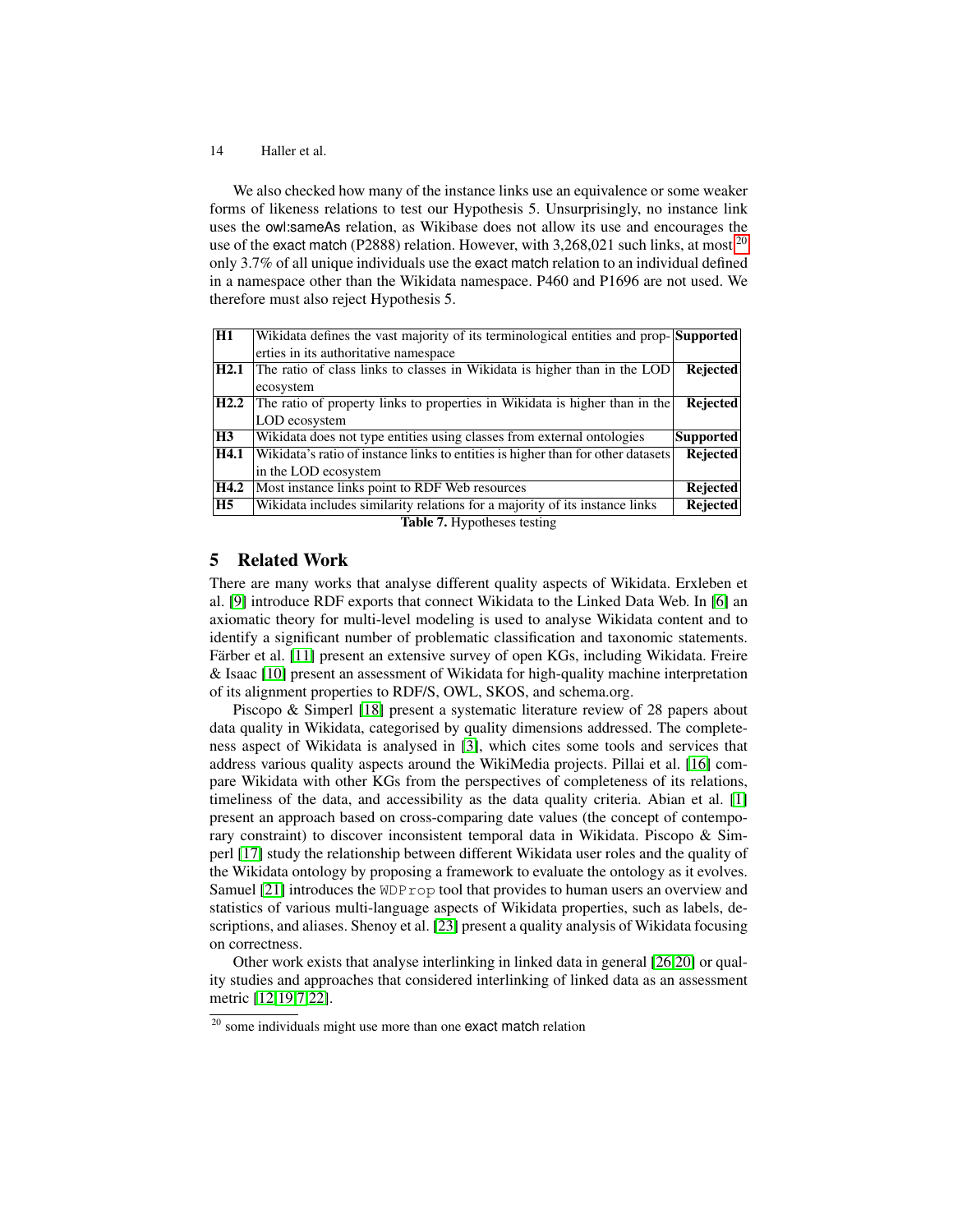None of the above works, however, have analysed how interlinked and central Wikidata is to the LOD ecosystem, and more specifically, analysed the number and types of links defined within Wikidata as presented in this paper.

### <span id="page-14-0"></span>6 Conclusion

We have analysed the number and types of links in Wikidata to evaluate how central Wikidata is to the Linked Open Data ecosystem. While Wikidata is the largest, most comprehensive general knowledge KG on the Web using also a comprehensive, bottomup developed ontology that is used to type its many entities, it is not (yet) serving as a central hub for linked data on the Web.

For its relative lack of instance links, this means that either the Wikidata editors deem such links as obsolete, or that these links are yet to be included or that they already exist, but rather as incoming links from the external dataset to Wikidata. However, as a bottom-up created KG, there is the possibility for anyone who owns a dataset to actually create an outgoing link in the Wikidata namespace to the dataset they own. Many bots (332, https://www.wikidata.org/wiki/Wikidata:Bots) have been created for exactly this reason (i.e., automatically creating outgoing links from Wikidata to other datasets), and they improve the discoverability, and as such the visibility, of the external dataset. Every dataset publisher, for their own benefit, should therefore consider creating those outgoing links in the Wikidata KG.

Comparatively for its size, Wikidata also includes less ontology links than other datasets in the LOD ecosystem. While this can be partially explained by the fact that many individuals defined in Wikidata are also classes, skewing the ratio between classes and class links, this does not apply to property links, where there is no such distinction. Most properties in Wikidata are not linked to external properties at all, even though specific properties exist in the Wikidata ontology (e.g., external subproperty, external superproperty) to do so. While we have suggested in this paper that some changes to the user interface of Wikibase may encourage editors to provide more such links, a fundamental rethink of ontology design may have to occur too. Specifically, common best-practise in ontology engineering is to include links from an ontology to other ontologies (i.e., through import statements or URI reuse). However, in the case of the Wikidata ontology, the developers of domain ontologies should consider to create those links to their ontologies in the Wikidata namespace, rather than in the other direction.

Wikidata also does not (yet) provide many equivalence or weaker forms of likeness relations from its entities to external entities. There is an onus on the Wikidata editor community to ensure that such links are increasingly provided, given that Wikidata should generally not be the authoritative source of entities, but link to an authoritative representation of an entity through, for example, the exact match relation in Wikidata. However, as above, the lack of such links may also be an indication that entities defined in Wikidata do not yet exist or never will exist in the LOD ecosystem.

As future works, we first would like to analyse the evolution of links on Wikidata over time using several historical snapshots of the published Wikidata HDT files. Also, a deeper analysis of the entities that are linked (e.g., what are the top-ranked instance and ontology namespaces referenced from Wikidata) is planned for a future work.

Acknowledgment: This research has received funding from the Teaming.AI project, which is part of the European Union's Horizon 2020 research and innovation program under grant agreement No 957402.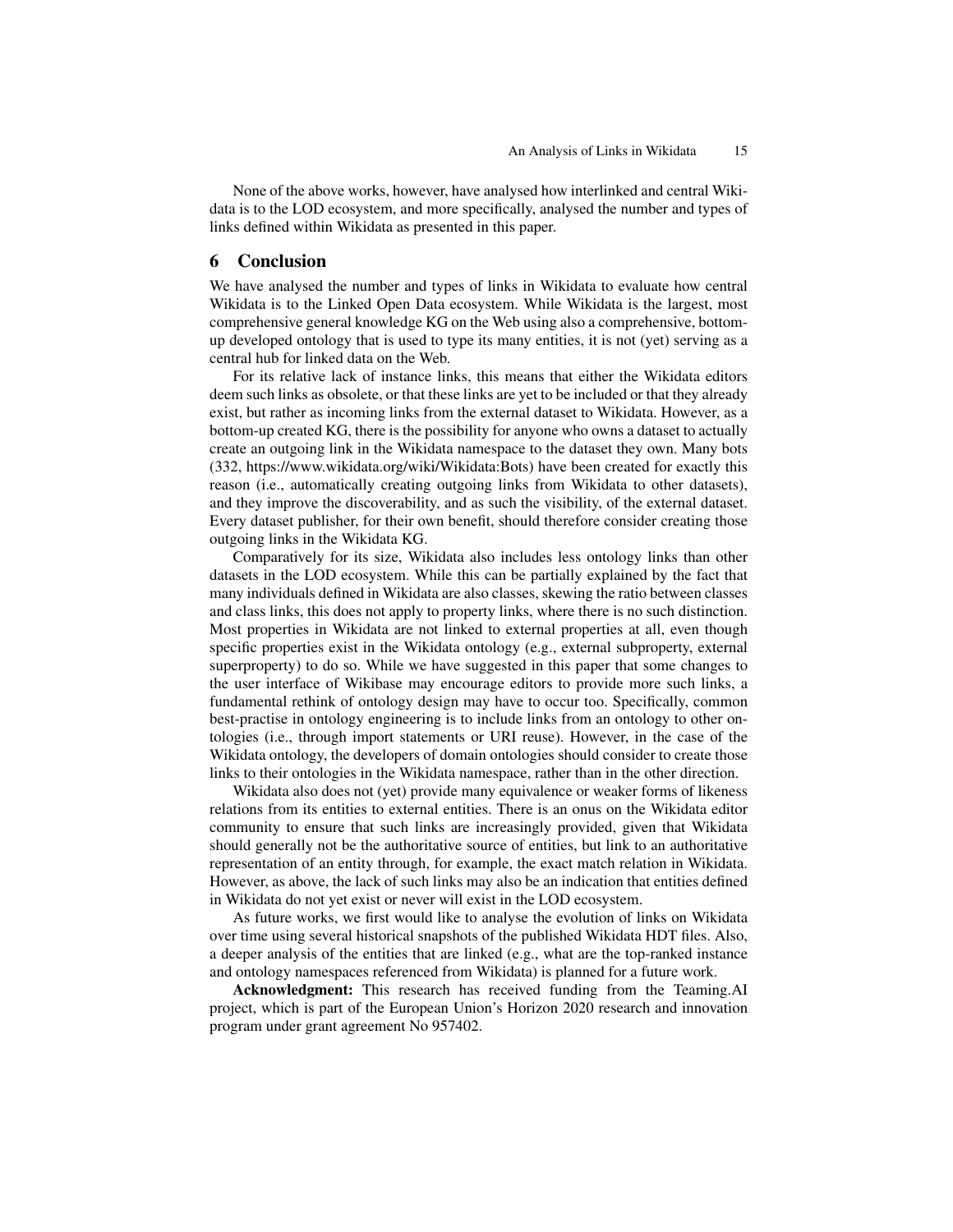# References

- <span id="page-15-14"></span>1. Abian, D., Bernad, J., Trillo, R.: Using Contemporary Constraints to Ensure Data Consis- ´ tency. In: Proceedings of the 34th ACM/SIGAPP Symposium on Applied Computing. pp. 2303–2310 (April 2019)
- <span id="page-15-6"></span>2. Auer, S., Bizer, C., Kobilarov, G., Lehmann, J., Cyganiak, R., Ives, Z.: DBpedia: a nucleus for a web of open data. In: Proceedings of the International Semantic Web Conference (ISWC), pp. 722–735. LNCS, Busan, South Korea (2007)
- <span id="page-15-12"></span>3. Balaraman, V.; Razniewski, S.; Nutt, W.: Recoin: Relative Completeness in Wikidata. In: Wiki Workshop 2018 co-located with The Web Conference 2018 in Lyon, France, April 24, 2018) (April 2018)
- <span id="page-15-4"></span>4. Beek, W., Rietveld, L., Bazoobandi, H.R., Wielemaker, J., Schlobach, S.: LOD laundromat: a uniform way of publishing other people's dirty data. In: Proceedings of the International Semantic Web Conference (ISWC). pp. 213–228. LNCS, Riva del Garda, Italy (2014)
- <span id="page-15-7"></span>5. Berners-Lee, T.: Linked Data. W3C Design Issues (July 2006), from [http://www.w3.](http://www.w3.org/DesignIssues/LinkedData.html) [org/DesignIssues/LinkedData.html](http://www.w3.org/DesignIssues/LinkedData.html)
- <span id="page-15-9"></span>6. Brasileiro, F., Almeida, J.a.P.A., Carvalho, V.A., Guizzardi, G.: Applying a Multi-Level Modeling Theory to Assess Taxonomic Hierarchies in Wikidata. In: Proceedings of the 25th International Conference Companion Volume on World Wide Web. p. 975–980 (2016)
- <span id="page-15-17"></span>7. Debattista, J., Auer, S., Lange, C.: Luzzu - A Methodology and Framework for Linked Data Quality Assessment. Journal of Data and Information Quality 8(1), 4:1–4:32 (Oct 2016)
- <span id="page-15-5"></span>8. Debattista, J., Lange, C., Auer, S., Cortis, D.: Evaluating the Quality of the LOD Cloud: An Empirical Investigation. Semantic Web 9(6), 859–901 (2018)
- <span id="page-15-8"></span>9. Erxleben, F., Günther, M., Krötzsch, M., Méndez, J., Vrandečić, D.: Introducing Wikidata to the Linked Data Web. In: Proceedings of the International Semantic Web Conference (ISWC) 2014. pp. 50–65. Springer, Riva del Garda, Italy (2014)
- <span id="page-15-11"></span>10. Freire, N., Isaac, A.: Technical Usability of Wikidata's Linked Data: Evaluation of Machine Interoperability and Data Interpretability. In: 22nd International Conference on Business Information Systems (BIS). Seville, Spain (2019)
- <span id="page-15-10"></span>11. Farber, M., Bartscherer, F., Menne, C., Rettinger, A.: Linked Data Quality of DBpedia, Free- ¨ base, OpenCyc, Wikidata, and YAGO. Semantic Web 9(1), 77–129 (2018)
- <span id="page-15-16"></span>12. Guéret, C., Groth, P., Stadler, C., Lehmann, J.: Assessing Linked Data Mappings Using Network Measures. In: Proceedings of the 9th Extended Semantic Web Conference (ESWC). LNCS, vol. 7295, pp. 87–102. Springer, Heraklion, Greece (2012)
- <span id="page-15-0"></span>13. Haller, A., Fernández, J.D., Kamdar, M.R., Polleres, A.: What are Links in Linked Open Data? A Characterization and Evaluation of Links between Knowledge Graphs on the Web. Journal of Data and Information Quality 12(1) (2020)
- <span id="page-15-2"></span>14. Haller, A., Polleres, A.: Are we better off with just one ontology on the Web? Semantic Web 11(1) (2020)
- <span id="page-15-3"></span>15. Hernández, D., Hogan, A., Krötzsch, M.: Reifying RDF: what works well with wikidata? In: Proceedings of the 11th International Workshop on Scalable Semantic Web Knowledge Base Systems. vol. 1457, pp. 32–47. CEUR-WS.org (2015)
- <span id="page-15-13"></span>16. Pillai, S.G., Soon, L.K., Haw, S.C.: Comparing DBpedia, Wikidata, and YAGO for Web Information Retrieval. In: Piuri, V., Balas, V.E., Borah, S., Syed Ahmad, S.S. (eds.) Intelligent and Interactive Computing. pp. 525–535. Singapore (2019)
- <span id="page-15-15"></span>17. Piscopo, A., Simperl, E.: Who Models the World?: Collaborative Ontology Creation and User Roles in Wikidata. Proceedings of ACM Human-Computer Interaction 2(CSCW), 141:1–141:18 (2018)
- <span id="page-15-1"></span>18. Piscopo, A., Simperl, E.: What We Talk about When We Talk about Wikidata Quality: A Literature Survey. In: Proceedings of the 15th International Symposium on Open Collaboration. New York, NY, USA (2019)